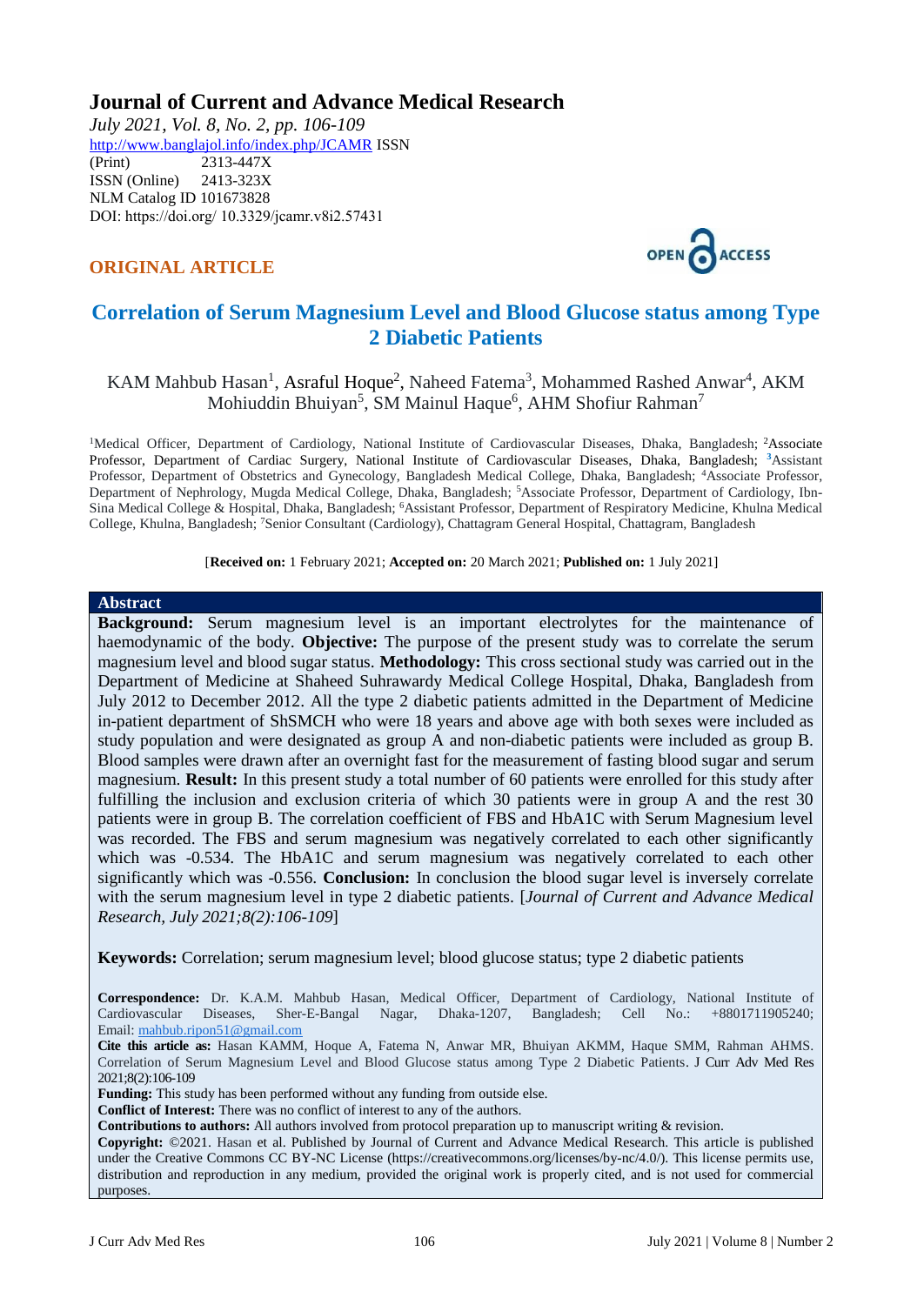## **Introduction**

In patients with type 2 diabetes, oral Mg supplementation during a 16-wk period was suggested to improve insulin sensitivity and metabolic control<sup>1</sup>. The mechanisms whereby hypomagnesaemia may induce or worsen existing diabetes are not well understood. Nonetheless, it has been suggested that hypomagnesaemia may induce altered cellular glucose transport, reduced pancreatic insulin secretion, defective post-receptor insulin signaling, and/or altered insulin–insulin receptor interactions<sup>2</sup>. Not all studies, however, observed a correlation between glycemic control and serum  $Mg$  levels<sup>3</sup>. Cross-sectional evidence has shown that magnesium intake correlates significantly with features of the metabolic syndrome or insulin resistance syndrome, including adiposity, hyperinsulinemia, insulin resistance, hypertriglyceridemia, and low HDL cholesterol and hypertension<sup>4</sup>. The metabolic syndrome which is defined as a cluster of metabolic abnormalities including obesity, hyperglycemia, hypertension, and dyslipidemia, is now reaching epidemic proportions worldwide and may reflect a common underlying pathophysiology related to insulin resistance. Along the years it has been observed, in world-wide level a reduction of micronutrients ingestion among the populations, due to changes on feeding habits<sup>3</sup>.

Magnesium (Mg) is one of the most abundant intracellular ions with an essential role in fundamental biological reactions, whose deficiency provokes biochemical and symptomatic alterations in the human organism<sup>5</sup>. Diabetes mellitus (DM) is probably the most associated disease to Mg depletion in intra and extra cellular compartments<sup>6</sup>. Hypomagnesemia has been related as a cause of insulin resistance, also being a consequence of hyperglycemia, and when it is chronic leads to the installation of macro and microvascular complications of diabetes, worsening the deficiency of Mg<sup>7</sup> . The mechanism involving the DM and hypomagnesemia was still unclear, although some metabolic studies demonstrate that Mg supplementation has a beneficial effect in the action of insulin and in the glucose metabolism. The purpose of the present study was to correlate the serum magnesium level and blood sugar status.

# **Methodology**

This comparative cross-sectional study was carried out in the Department of Medicine, Shaheed Suhrawardy Medical College Hospital, Dhaka, Bangladesh from July 2012 to December 2012 for a period of six (06) months. All the type 2 diabetic patients admitted in the Department of Medicine inpatient department of ShSMCH who were 18 years and above age with both sexes were included as study population and were designated as group A; however, non-diabetic patients in 18 years and above age with both sexes were included as group B. The selected study population were recruited after fulfilling the inclusion and exclusion criteria. Blood samples were drawn after an overnight fast for the measurement of fasting blood sugar, HbA1C and serum magnesium. Data were collected by face to face interview by the researcher himself and were recorded in a predesigned structured questionnaire. Prior to the commencement of the study written consent were taken from the every study participants. After enrolment data on clinical history, clinical features, socio-economic characteristics were collected from all the study participants. Blood sample were collected from every patient and the samples were sent to the department of Biochemistry of National Institute of Cardiovascular Diseases (NICVD), Dhaka for the measurement of serum magnesium, HbA1c, fasting blood glucose, 2 hours after breakfast. This will be performed in Biochemical Auto analyser Machine (Siemens, Germany). Computer based statistical analysis were carried out with appropriate techniques and systems. All data were recorded systematically in preformed data collection form (questionnaire) and quantitative data were expressed as mean and standard deviation and qualitative data were expressed as frequency distribution and percentage. Statistical analysis was performed by using window based computer software devised with Statistical Packages for Social Sciences (SPSS 22.0) (SPSS Inc, Chicago, IL, USA). 95% confidence limit was taken. Probability value  $\leq 0.05$  was considered as level of significance. The association between qualitative variables was measured by Chi-Square test. Student's t test had been performed to see the association between quantitative variables. The summarized data was interpreted accordingly and was then presented in the form of tables.

### **Result**

A total number of 60 patients were enrolled for this study after fulfilling the inclusion and exclusion criteria of which 30 patients were in group A and the rest 30 patients were in group B. Table 1 shows the distribution of study population according to age group. In less than 45 year age group majority were in control group than case group which was 10(52.6%) and 9(47.4%) patients respectively. In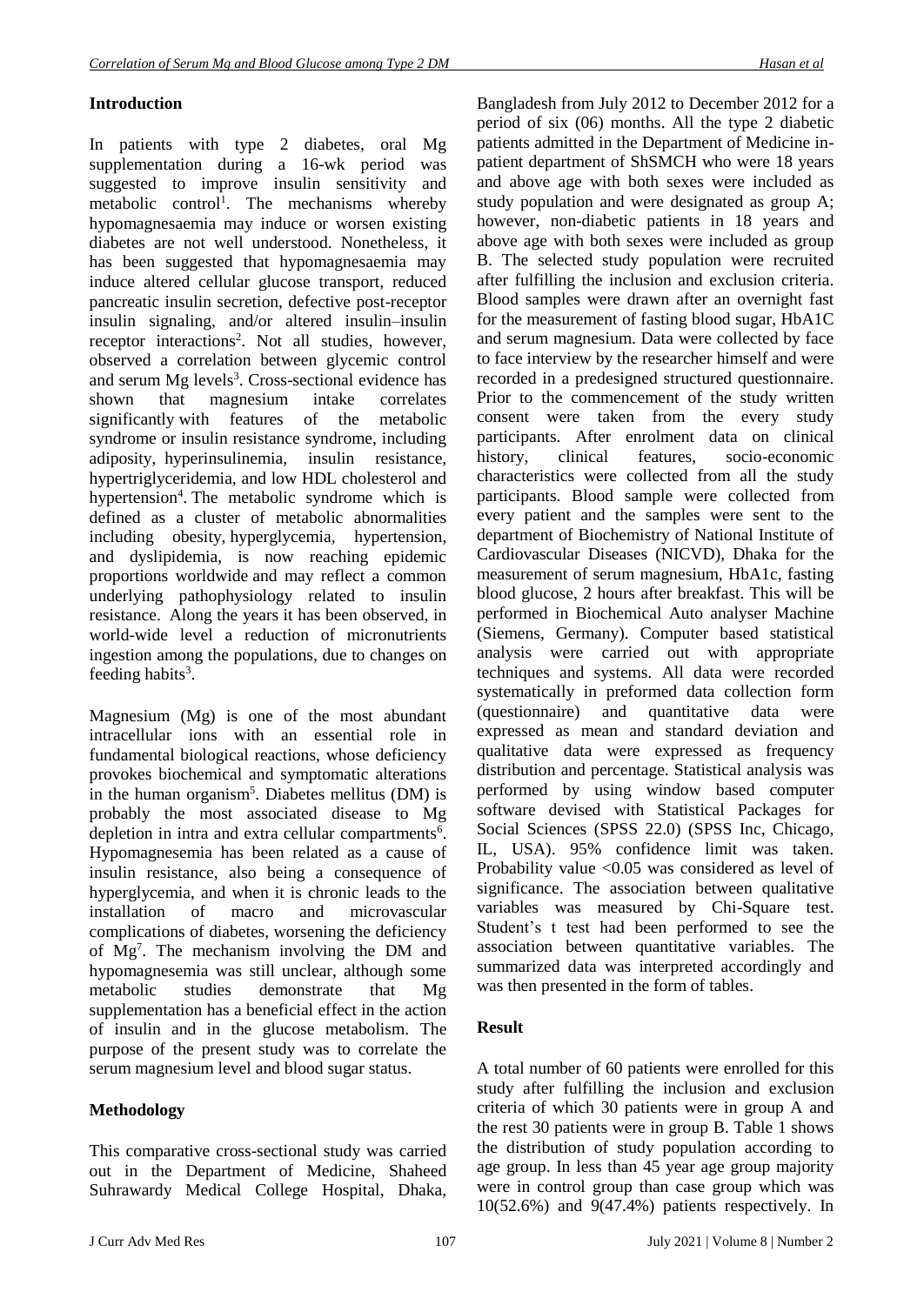the age group of 45 to 55 year majority were in case group than control group which was 8(53.3%) and7 (46.7%) patients respectively. In the age group of 55 to 65 year majority were in control group than case group which was  $8(53.3\%)$  and  $7(46.7\%)$ patients respectively. In more than 65 year age group majority were in case group than in control group which was  $6(54.5\%)$  and  $5(45.5\%)$ respectively.

**Table 1: Distribution of Study Population according to Age group (n=60)**

| <b>Age Group</b> | Group            |                  | P value   |
|------------------|------------------|------------------|-----------|
|                  | Case             | Control          |           |
| Less Than 45     | $9(47.4\%)$      | 10(52.6%)        | $0.964*$  |
| 45 to 55         | $8(53.3\%)$      | 7(46.7%)         |           |
| 55 to 65         | 7(46.7%)         | $8(53.3\%)$      |           |
| More Than 65     | 6(54.5%)         | $5(45.5\%)$      |           |
| Total            | $30(50.0\%)$     | $30(50.0\%)$     |           |
| $Mean \pm SD$    | $54.7 \pm 10.89$ | $53.3 \pm 12.94$ | $0.652**$ |

\*Pearson Chi-Square test was performed to see the level of significance; \*\*Student t test was performed to see the level of significance.

The correlation coefficient of FBS and HbA1C with serum magnesium level was done. The FBS and serum magnesium were negatively correlated to each other significantly which was -0.534. The HbA1C and serum magnesium was negatively correlated to each other significantly which was - 0.556 (Table 2).

### **Table 2: Correlation coefficient of FBS and HbA1C with Serum Magnesium level**

| FBS.  | $-0.534$ | 0.0001 |
|-------|----------|--------|
| HbA1C | $-0.556$ | 0.0001 |



**Figure I: Correlation between FBS and serum Magnesium level**



**Figure II: Correlation between HbA1C and serum Magnesium level**

#### **Discussion**

Diabetes mellitus (DM) is characterized by metabolic disorders related to high levels of serum glucose. It is probably the most associated disease to Mg depletion in intra and extra cellular compartments<sup>8</sup>. Hypomagnesemia has been related as a cause of insulin resistance, also being a consequence of hyperglycemia, and when it is chronic leads to the installation of macro and microvascular complications of diabetes, worsening the deficiency of Mg<sup>9</sup>.

In this present study a total number of 60 patients were enrolled for this study after fulfilling the inclusion and exclusion criteria of which 30 patients were in group A and the rest 30 patients were in group B. The distribution of study population according to age group was recorded. In less than 45 year age group majority were in control group than case group which was  $10(52.6%)$  and 9(47.4%) patients respectively. In the age group of 45 to 55 year majority were in case group than control group which was 8(53.3%) and7 (46.7%) patients respectively. In the age group of 55 to 65 year majority were in control group than case group which was 8(53.3%) and 7(46.7%) patients respectively. In more than 65 year age group majority were in case group than in control group which was  $6(54.5\%)$  and  $5(45.5\%)$  respectively. Middle age patients are more predominant. Type 2 diabetes mellitus is commonly diagnosed in this age group. Similar to the present study result Sales et  $al<sup>10</sup>$  have reported that diddle age group are commonly affected by type 2 diabetes mellitus.

Previous work suggests several possible mechanisms whereby low serum magnesium levels may lead to the development of type 2 diabetes<sup>11</sup>. First, as an essential cofactor in reactions involving phosphorylation, magnesium could impair the